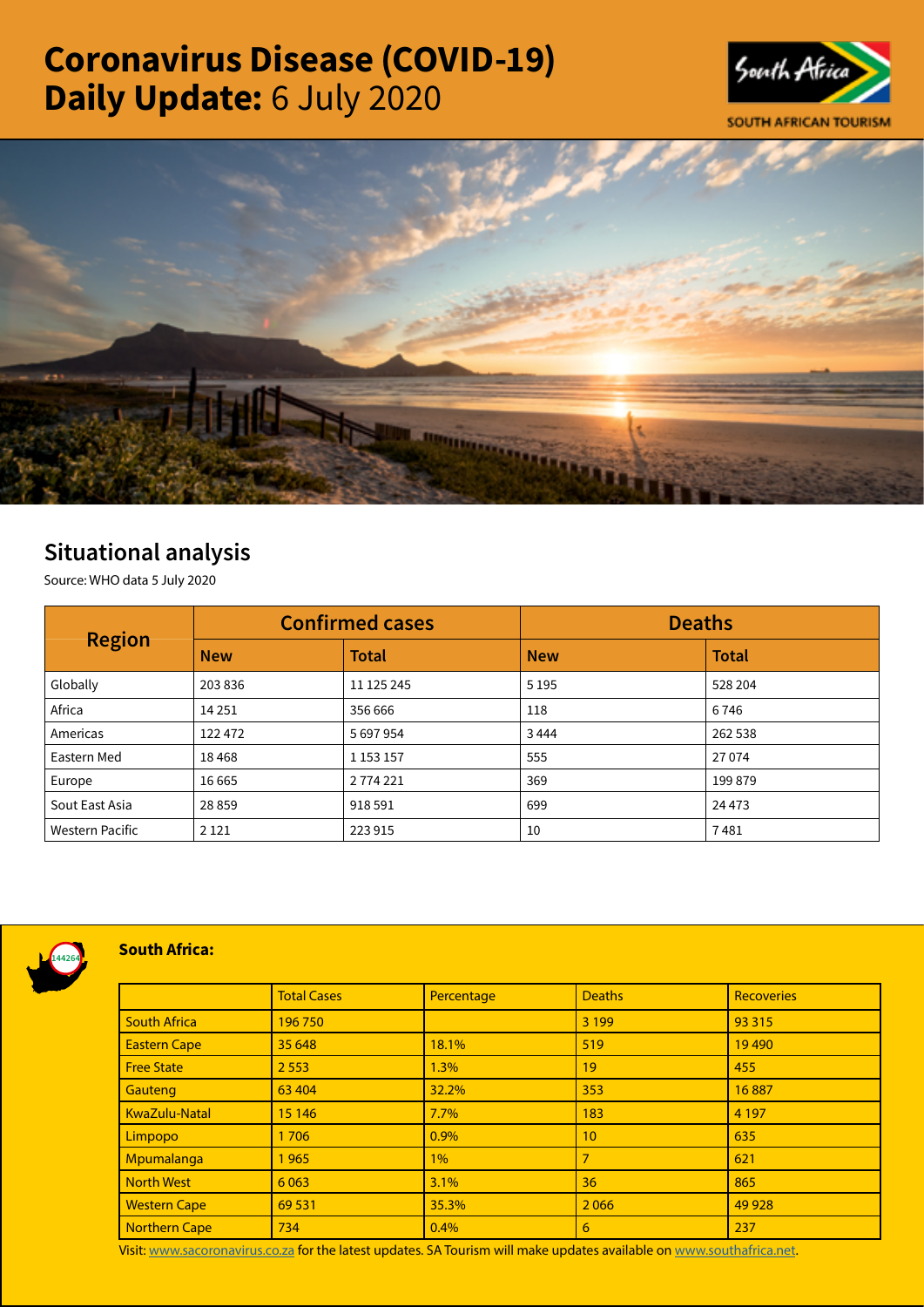#### SOUTH AFRICA NEWS

#### TOURISM RELATED ARTICLES

- [Covid-19 travel alert: UK excludes South Africa from quarantine-free list The United Kingdom's government has excluded](https://www.businessinsider.co.za/south-africa-uk-travel-list-2020-7)  [South Africa from a list of countries that are allowed quarantine-free arrival in England. Travellers from South Africa, including](https://www.businessinsider.co.za/south-africa-uk-travel-list-2020-7)  [English visitors to SA on their return, will have to go into quarantine for 14 days after their arrival](https://www.businessinsider.co.za/south-africa-uk-travel-list-2020-7)
- No more bailouts for SAA, which must close down, Treasury says
- This stance is in direct conflict with the view of public enterprises minister Pravin Gordhan and the ANC
- [Unions to take legal action to prevent SAA liquidation; call for Mboweni to be fired The National Union of Metalworkers](https://www.iol.co.za/business-report/companies/unions-to-take-legal-action-to-prevent-saa-liquidation-call-for-mboweni-to-be-fired-50449445)  [of South Africa \(Numsa\) and the South African Cabin Crew Association \(Sacca\) intend to take legal action to prevent the](https://www.iol.co.za/business-report/companies/unions-to-take-legal-action-to-prevent-saa-liquidation-call-for-mboweni-to-be-fired-50449445)  [liquidation of South African Airways \(SAA\), and have urged President Cyril Ramaphosa to fire Finance Minister Tito Mboweni](https://www.iol.co.za/business-report/companies/unions-to-take-legal-action-to-prevent-saa-liquidation-call-for-mboweni-to-be-fired-50449445)
- We've agonised over decision to reject claims, but it's the right one, says Santam The lockdown is an economic loss, not an [insured loss. The insurer says, where businesses were forced to close because someone in their premises tested positive for](https://www.news24.com/fin24/companies/weve-agonised-over-decision-to-reject-claims-but-its-the-right-one-says-santam-20200705)  [Covid-19, it has paid and continues to pay those claims. But, as the lockdown restrictions are eased further, Santam will not](https://www.news24.com/fin24/companies/weve-agonised-over-decision-to-reject-claims-but-its-the-right-one-says-santam-20200705)  [cover pandemic claims](https://www.news24.com/fin24/companies/weve-agonised-over-decision-to-reject-claims-but-its-the-right-one-says-santam-20200705)
- [STELLENBOSCH RECEIVES 'SAFE TRAVELS' STAMP FROM WTTC The town was proactive in rigorously implementing hygiene and](https://www.news24.com/fin24/companies/weve-agonised-over-decision-to-reject-claims-but-its-the-right-one-says-santam-20200705)  sanitary measures in line with global standards. The quick action taken by Stellenbosch means it is the first destination in sub [Saharan Africa to be awarded the prestigious Safe Travels Stamp by the World Travel and Tourism Council \(WTTC\)](https://www.news24.com/fin24/companies/weve-agonised-over-decision-to-reject-claims-but-its-the-right-one-says-santam-20200705)
- Yay or nay for leisure travel? Confusion still reigns The uncertainty around whether or not leisure travel within provinces is [permitted according to recently published regulations is "compromising the recovery of tourism and related sectors and](http://www.tourismupdate.co.za/article/199751/Yay-or-nay-for-leisure-travel-Confusion-still-reigns)  [cannot continue", says James Vos, City of Cape Town Mayoral Committee Member for Economic Opportunities and Asset](http://www.tourismupdate.co.za/article/199751/Yay-or-nay-for-leisure-travel-Confusion-still-reigns)  [Management](http://www.tourismupdate.co.za/article/199751/Yay-or-nay-for-leisure-travel-Confusion-still-reigns)
- ['It feels a little weird' Restaurants and casinos reopen under unfamiliar conditions Restaurants and casinos have been allowed](https://www.news24.com/news24/southafrica/news/it-feels-a-little-weird-restaurants-and-casinos-reopen-under-unfamiliar-conditions-20200705)  to reopen since Monday as part of a phased and gradual relaxation of the restrictions. But business remains slow five days [on, picking up to just about 25% of pre-lockdown levels for some restaurants at Johannesburg's premier entertainment and](https://www.news24.com/news24/southafrica/news/it-feels-a-little-weird-restaurants-and-casinos-reopen-under-unfamiliar-conditions-20200705)  [gaming centre, Montecasino](https://www.news24.com/news24/southafrica/news/it-feels-a-little-weird-restaurants-and-casinos-reopen-under-unfamiliar-conditions-20200705)
- [Tourism's extraordinary effort to survive COVID-19 The tourism industry we love is not in a good space. As we enter the peak](https://www.travelnews.co.za/article/tourisms-extraordinary-effort-survive-covid-19-0)  [period of the pandemic we are, at the same time, well into the fourth month of little or no business. TERS is ending, borders](https://www.travelnews.co.za/article/tourisms-extraordinary-effort-survive-covid-19-0)  are not open, insurers are not paying, we cannot travel for leisure between provinces and we are challenged by seeming [inconsistencies in what activities can and can't happen](https://www.travelnews.co.za/article/tourisms-extraordinary-effort-survive-covid-19-0)

## GENERAL COVID-19 RELATED ARTICLES

- [Gauteng Covid-19 SOS: province pleads for hard lockdown regulations to curb surge Covid-hit province will try to persuade](https://www.timeslive.co.za/sunday-times/news/2020-07-05-gauteng-covid-19-sos-province-pleads-for-hard-lockdown-regulations-to-curb-surge/)  [cabinet that tough new curbs will help The Gauteng government wants the National Coronavirus Command Council \(NCCC\)](https://www.timeslive.co.za/sunday-times/news/2020-07-05-gauteng-covid-19-sos-province-pleads-for-hard-lockdown-regulations-to-curb-surge/)  [to allow it to reintroduce hard lockdown regulations in an attempt to curb soaring Covid-19 numbers in the province. If](https://www.timeslive.co.za/sunday-times/news/2020-07-05-gauteng-covid-19-sos-province-pleads-for-hard-lockdown-regulations-to-curb-surge/)  [approved, the move could see SA's economic powerhouse being shut down for up to two weeks at a time](https://www.timeslive.co.za/sunday-times/news/2020-07-05-gauteng-covid-19-sos-province-pleads-for-hard-lockdown-regulations-to-curb-surge/)
- [EDITORIAL: Gauteng adds to uncertainty with lockdown call Health MEC Bandile Masuku urges hard lockdown to curb](https://www.businesslive.co.za/bd/opinion/editorials/2020-07-05-editorial-gauteng-adds-to-uncertainty-with-lockdown-call/)  [Covid-19 infections in the province](https://www.businesslive.co.za/bd/opinion/editorials/2020-07-05-editorial-gauteng-adds-to-uncertainty-with-lockdown-call/)
- [Military medics deployed to combat dire Covid situation in the Eastern Cape The Covid-19 emergency is 'really bad with](https://www.businesslive.co.za/bd/opinion/editorials/2020-07-05-editorial-gauteng-adds-to-uncertainty-with-lockdown-call/)  infections spreading rapidly', says defence force Forty-seven defence force medical personnel landed in Port Elizabeth to help shore up the health service, which is buckling under a rising number of cases
- [Schools have taken a hit, and it's going to get worse: Motshekga Dozens of teaching days have already been lost to Covid-19,](https://www.businesslive.co.za/bd/opinion/editorials/2020-07-05-editorial-gauteng-adds-to-uncertainty-with-lockdown-call/)  [and more are going to be lost in the weeks to come – and the full impact of this is not yet known](https://www.businesslive.co.za/bd/opinion/editorials/2020-07-05-editorial-gauteng-adds-to-uncertainty-with-lockdown-call/)
- [A million SA learners set to return to school before end of July A week before Grades R, 1, 2, 3 and 11 learners were due to go](https://www.businesslive.co.za/bd/opinion/editorials/2020-07-05-editorial-gauteng-adds-to-uncertainty-with-lockdown-call/)  [back to school on Monday 6 July, the Department of Basic Education released a statement announcing that only Grade R, 6](https://www.businesslive.co.za/bd/opinion/editorials/2020-07-05-editorial-gauteng-adds-to-uncertainty-with-lockdown-call/)  [and 11 learners would return to school on that day."This decision was made on Thursday 2 July, where the Council of Education](https://www.businesslive.co.za/bd/opinion/editorials/2020-07-05-editorial-gauteng-adds-to-uncertainty-with-lockdown-call/) [Ministers \(CEM\) considered a number of variables, which inter alia included the rising community infections across the country](https://www.businesslive.co.za/bd/opinion/editorials/2020-07-05-editorial-gauteng-adds-to-uncertainty-with-lockdown-call/)  and the risk-adjusted differentiated approach in dealing with the returning grades to school," said Basic Education Minister [Angie Motshekga at a press briefing](https://www.businesslive.co.za/bd/opinion/editorials/2020-07-05-editorial-gauteng-adds-to-uncertainty-with-lockdown-call/)